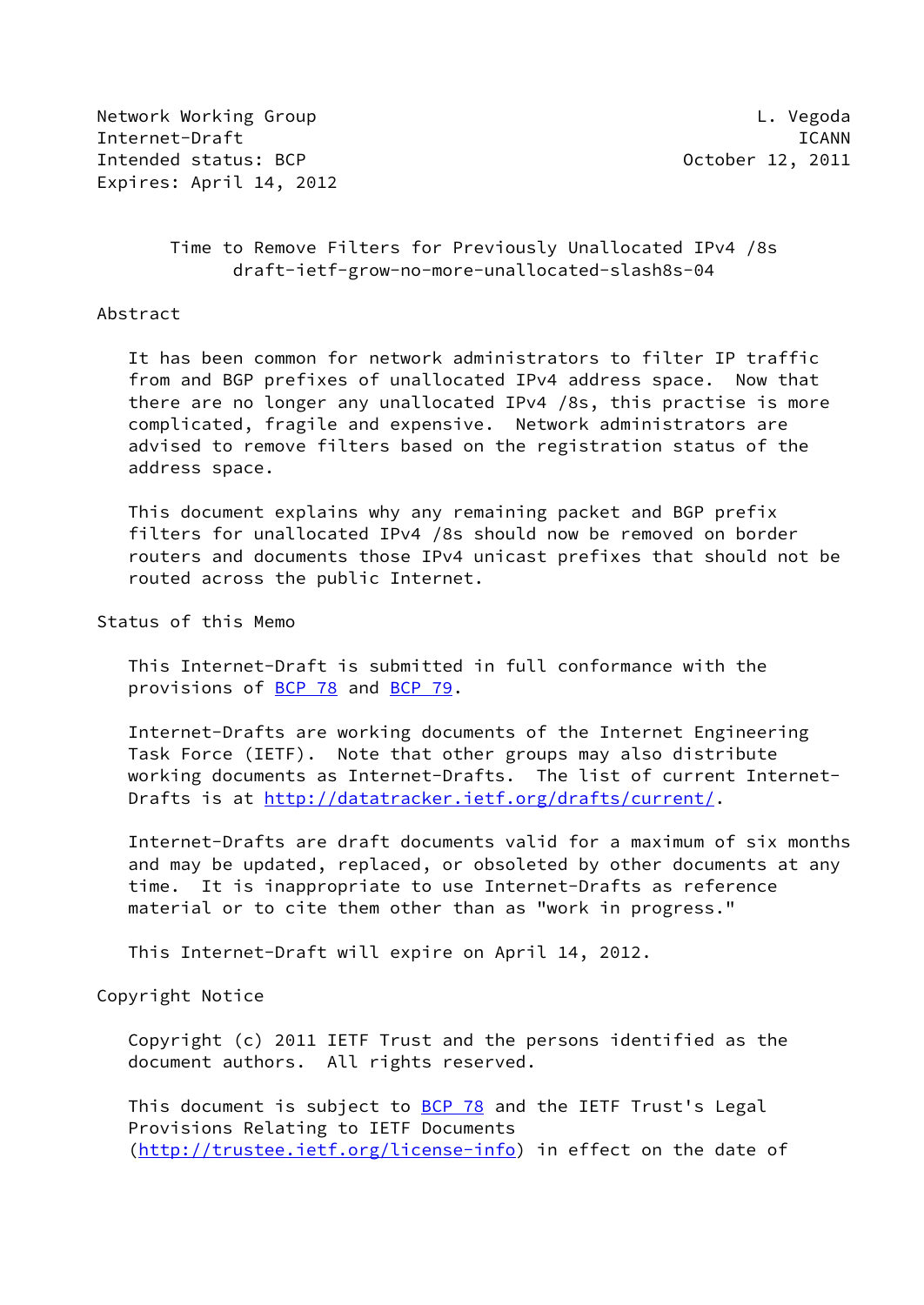Internet-Draft Remove /8 Filters 0ctober 2011

 publication of this document. Please review these documents carefully, as they describe your rights and restrictions with respect to this document. Code Components extracted from this document must include Simplified BSD License text as described in Section 4.e of the Trust Legal Provisions and are provided without warranty as described in the Simplified BSD License.

Table of Contents

| 2.                                                                        |  |
|---------------------------------------------------------------------------|--|
|                                                                           |  |
| 3.1. No Longer Filtering Based on Address Registration                    |  |
|                                                                           |  |
| 3.2. Continuing to Filter Traffic from Unallocated IPv4                   |  |
|                                                                           |  |
| Prefixes That Should Not be Routed Across the Internet $\ldots$ , 4<br>4. |  |
| 5.                                                                        |  |
| 6.                                                                        |  |
|                                                                           |  |
| 7.1. Normative References 5                                               |  |
| 7.2. Informative References 5                                             |  |
|                                                                           |  |
|                                                                           |  |
|                                                                           |  |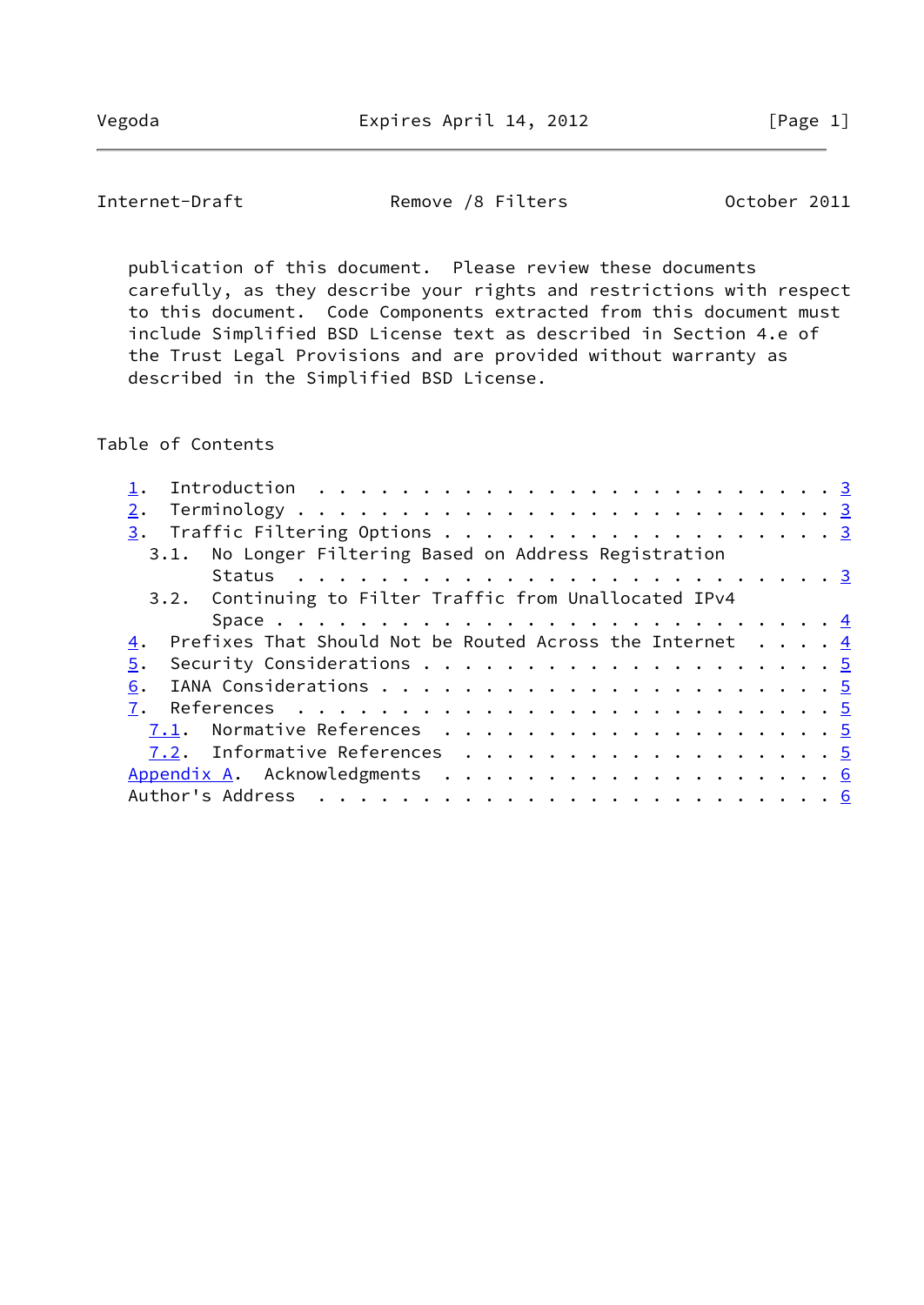Vegoda Expires April 14, 2012 [Page 2]

<span id="page-2-1"></span>

Internet-Draft **Remove /8 Filters** October 2011

### <span id="page-2-0"></span>[1](#page-2-0). Introduction

 It has been common for network administrators to filter IP traffic from and BGP prefixes of unallocated IPv4 address space. Now that there are no longer any unallocated IPv4 /8s, this practise is more complicated, fragile and expensive. Network administrators are advised to remove filters based on the registration status of the address space.

 This document explains why any remaining packet and BGP prefix filters for unallocated IPv4 /8s should now be removed on border routers and documents those IPv4 unicast prefixes that should not be routed across the public Internet.

# <span id="page-2-2"></span>[2](#page-2-2). Terminology

 The key words "MUST", "MUST NOT", "REQUIRED", "SHALL", "SHALL NOT", "SHOULD", "SHOULD NOT", "RECOMMENDED", "MAY", and "OPTIONAL" in this document are to be interpreted as described in [BCP 14](https://datatracker.ietf.org/doc/pdf/bcp14), [RFC 2119](https://datatracker.ietf.org/doc/pdf/rfc2119)  $[REC2119]$ .

Martians [\[RFC1208](https://datatracker.ietf.org/doc/pdf/rfc1208)] is a humorous term applied to packets that turn up unexpectedly on the wrong network because of bogus routing entries. It is also used as a name for a packet which has an altogether bogus (non-registered or ill-formed) Internet address. Bogons [\[RFC3871](https://datatracker.ietf.org/doc/pdf/rfc3871)] are packets sourced from addresses that have not yet been allocated by IANA or the Regional Internet Registries (RIRs), or addresses reserved for private or special use by RFCs [\[RFC5735](https://datatracker.ietf.org/doc/pdf/rfc5735)]. Bogons are referred to as "Dark IP" in some circles. .

# <span id="page-2-3"></span>[3](#page-2-3). Traffic Filtering Options

<span id="page-2-4"></span>[3.1](#page-2-4). No Longer Filtering Based on Address Registration Status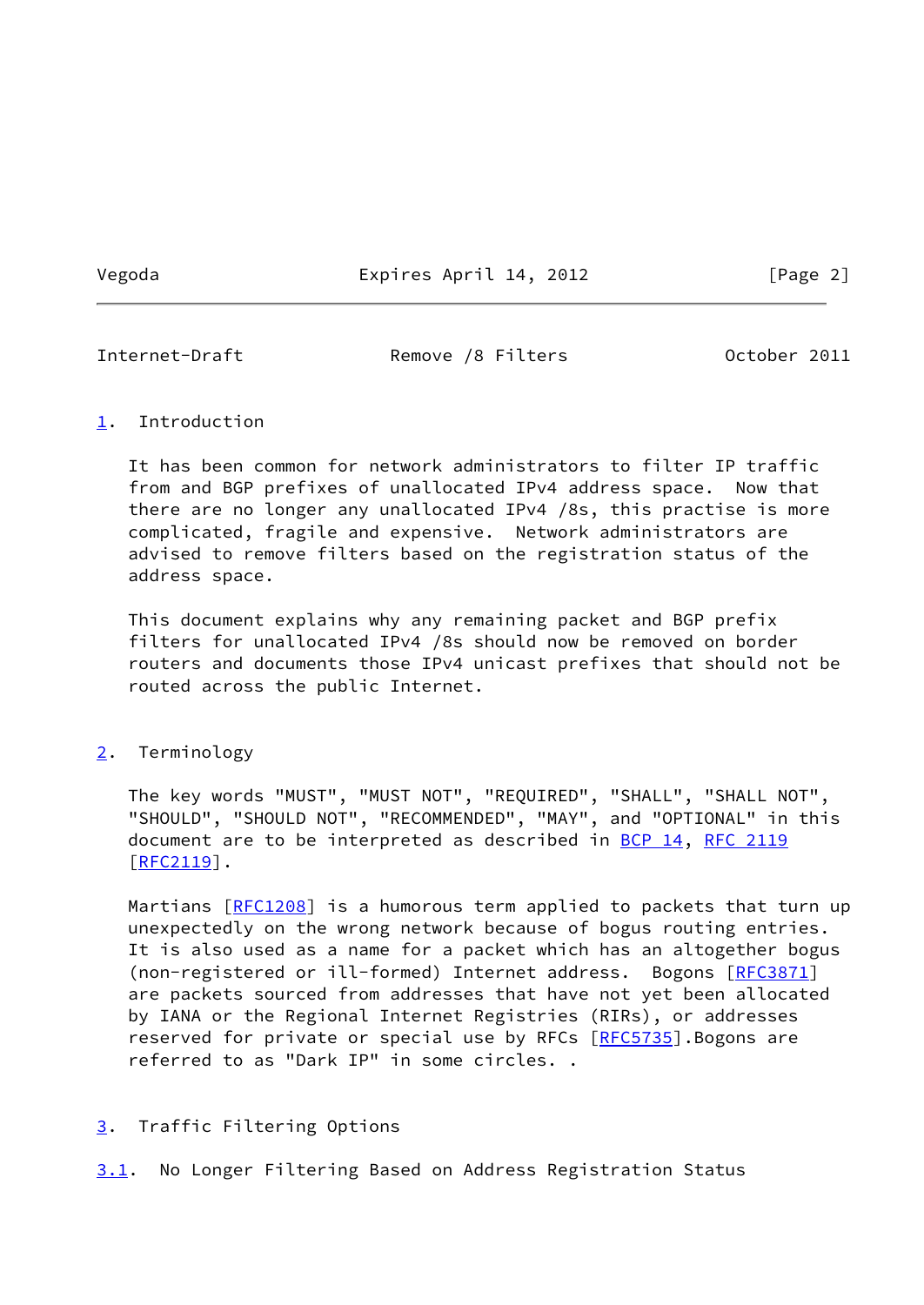Network administrators who implemented filters for unallocated IPv4 /8s did so in the knowledge that those /8s were not a legitimate source of traffic on the Internet and that there was a small number of bogon filters to implement. Now that there are no longer any unallocated unicast IPv4 /8s, there will be legitimate Internet traffic coming from all unicast /8s that are not reserved for special purposes in an RFC.

 Removing packet and prefix filters based on the registration status of the IPv4 address is a simple approach that will avoid blocking legitimate Internet traffic. Network operators SHOULD remove both ingress and egress packet filters as well as BGP prefix filters for

Vegoda Expires April 14, 2012 [Page 3]

<span id="page-3-0"></span>Internet-Draft Remove /8 Filters 0ctober 2011

previously unallocated IPv4 /8s.

<span id="page-3-2"></span>[3.2](#page-3-2). Continuing to Filter Traffic from Unallocated IPv4 Space

 Some network administrators might want to continue filtering unallocated IPv4 addresses managed by the RIRs. This requires significantly more granular ingress filters and the highly dynamic nature of the RIRs' address pools means that filters need to be updated on a daily basis to avoid blocking legitimate incoming traffic.

<span id="page-3-1"></span>[4](#page-3-1). Prefixes That Should Not be Routed Across the Internet

 Network operators who only wish to filter traffic originating from addresses that should never be routed across the Internet, Martians, can deploy a set of packet and prefix filters designed to block traffic from address blocks reserved for special purposes. These are:

- 0.0.0.0/8 (Local identification) [[RFC1122](https://datatracker.ietf.org/doc/pdf/rfc1122)];

- 10.0.0.0/8 (Private use) [[RFC1918](https://datatracker.ietf.org/doc/pdf/rfc1918)];

- 127.0.0.0/8 (Loopback) [\[RFC1122](https://datatracker.ietf.org/doc/pdf/rfc1122)];

- 169.254.0.0/16 (Link local) [\[RFC3927](https://datatracker.ietf.org/doc/pdf/rfc3927)];

- 172.16.0.0/12 (Private use) [\[RFC1918](https://datatracker.ietf.org/doc/pdf/rfc1918)];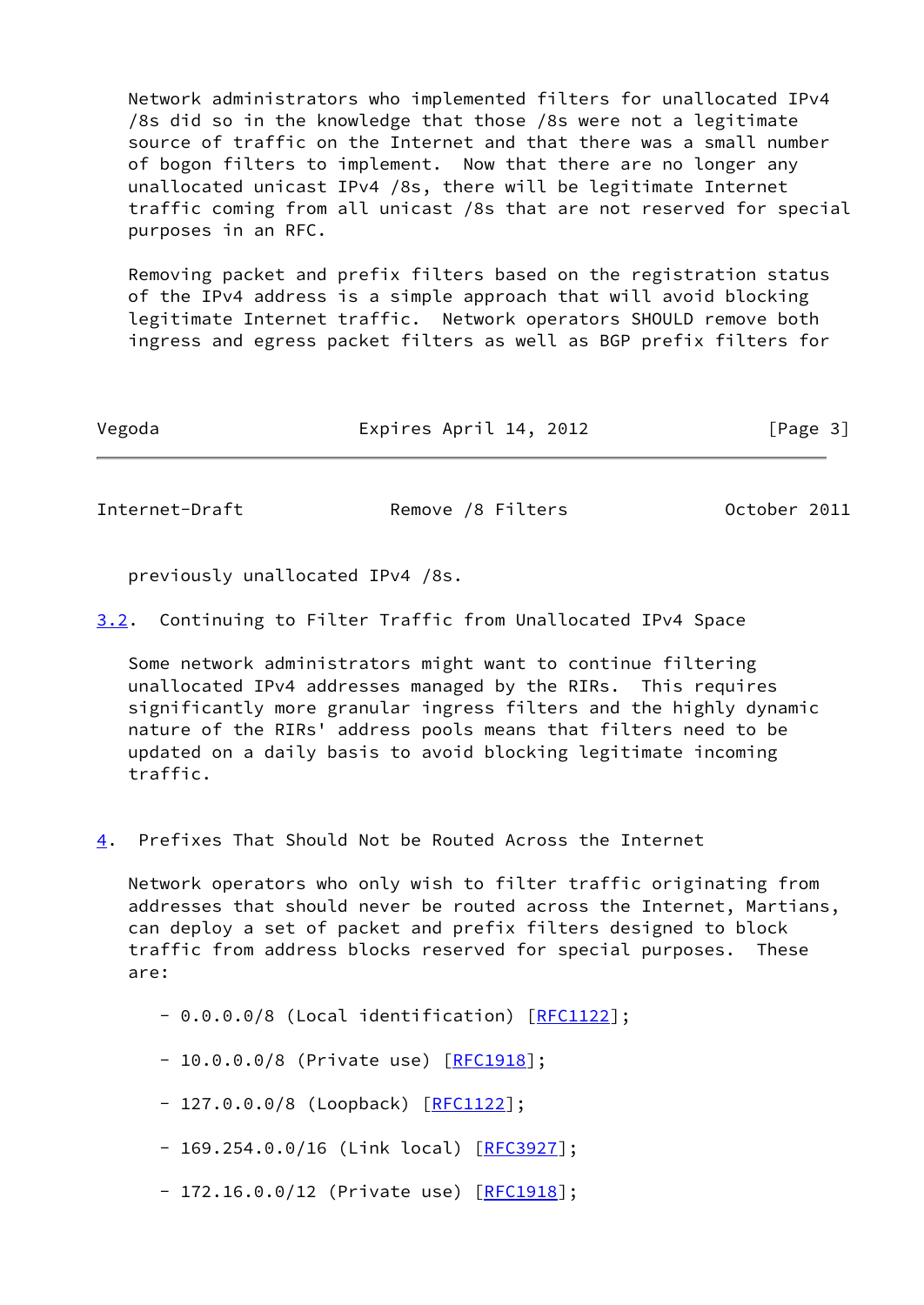- 192.0.2.0/24 (TEST-NET-1) [<mark>RFC5737</mark>];

- 192.168.0.0/16 (Private use) [[RFC1918](https://datatracker.ietf.org/doc/pdf/rfc1918)];

- 198.18.0.0/15 (Benchmark testing) [\[RFC2544](https://datatracker.ietf.org/doc/pdf/rfc2544)];

- 198.51.100.0/24 (TEST-NET-2) [[RFC5737](https://datatracker.ietf.org/doc/pdf/rfc5737)];

- 203.0.113.0/24 (TEST-NET-3) [\[RFC5737](https://datatracker.ietf.org/doc/pdf/rfc5737)];

- 224.0.0.0/4 (Multicast) [\[RFC5771](https://datatracker.ietf.org/doc/pdf/rfc5771)]; and

- 240.0.0.0/4 (Future use) [[RFC1112](https://datatracker.ietf.org/doc/pdf/rfc1112)].

A full set of special use IPv4 addresses can be found in [\[RFC5735](https://datatracker.ietf.org/doc/pdf/rfc5735)]. It includes prefixes that are intended for Internet use.

Vegoda **Expires April 14, 2012** [Page 4]

<span id="page-4-1"></span>Internet-Draft Remove /8 Filters October 2011

<span id="page-4-0"></span>[5](#page-4-0). Security Considerations

 The cessation of filters based on unallocated IPv4 /8 allocations is an evolutionary step towards reasonable security filters. While these filters are no longer necessary, and in fact harmful, this does not obviate the need to continue other security solutions. These other solutions are as necessary today as they ever were.

<span id="page-4-2"></span>[6](#page-4-2). IANA Considerations

This document makes no request of IANA.

<span id="page-4-3"></span>[7](#page-4-3). References

<span id="page-4-4"></span>[7.1](#page-4-4). Normative References

 [RFC1112] Deering, S., "Host extensions for IP multicasting", STD 5, [RFC 1112,](https://datatracker.ietf.org/doc/pdf/rfc1112) August 1989.

[RFC1122] Braden, R., "Requirements for Internet Hosts -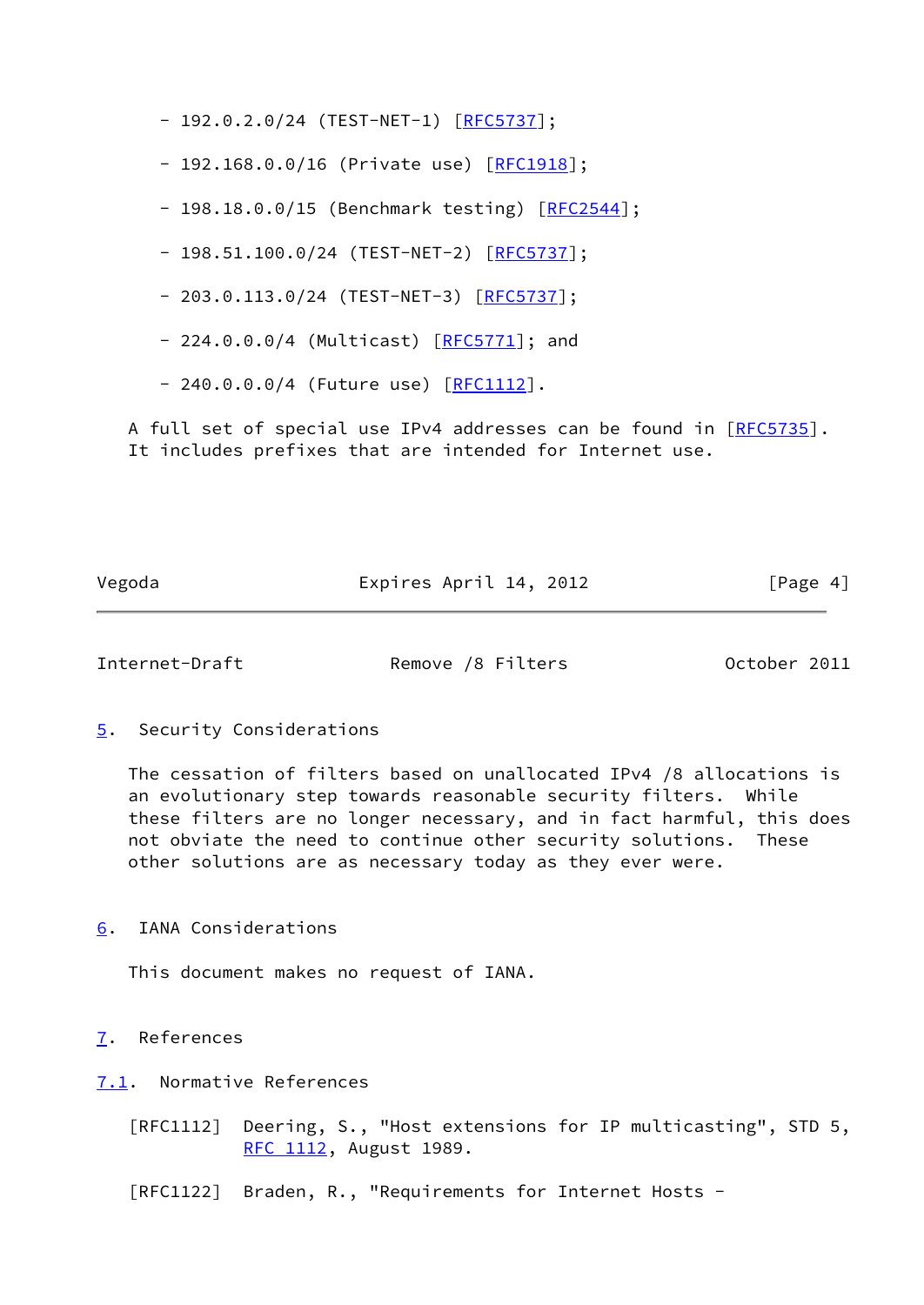Communication Layers", STD 3, [RFC 1122](https://datatracker.ietf.org/doc/pdf/rfc1122), October 1989.

- [RFC1918] Rekhter, Y., Moskowitz, R., Karrenberg, D., Groot, G., and E. Lear, "Address Allocation for Private Internets", [BCP 5,](https://datatracker.ietf.org/doc/pdf/bcp5) [RFC 1918](https://datatracker.ietf.org/doc/pdf/rfc1918), February 1996.
- [RFC2119] Bradner, S., "Key words for use in RFCs to Indicate Requirement Levels", [BCP 14](https://datatracker.ietf.org/doc/pdf/bcp14), [RFC 2119](https://datatracker.ietf.org/doc/pdf/rfc2119), March 1997.
- [RFC3927] Cheshire, S., Aboba, B., and E. Guttman, "Dynamic Configuration of IPv4 Link-Local Addresses", [RFC 3927](https://datatracker.ietf.org/doc/pdf/rfc3927), May 2005.
- [RFC5735] Cotton, M. and L. Vegoda, "Special Use IPv4 Addresses", [BCP 153](https://datatracker.ietf.org/doc/pdf/bcp153), [RFC 5735,](https://datatracker.ietf.org/doc/pdf/rfc5735) January 2010.
- [RFC5771] Cotton, M., Vegoda, L., and D. Meyer, "IANA Guidelines for IPv4 Multicast Address Assignments", [BCP 51](https://datatracker.ietf.org/doc/pdf/bcp51), [RFC 5771](https://datatracker.ietf.org/doc/pdf/rfc5771), March 2010.
- <span id="page-5-0"></span>[7.2](#page-5-0). Informative References
	- [RFC1208] Jacobsen, O. and D. Lynch, "Glossary of networking terms", [RFC 1208,](https://datatracker.ietf.org/doc/pdf/rfc1208) March 1991.
	- [RFC2544] Bradner, S. and J. McQuaid, "Benchmarking Methodology for

| Vegoda | Expires April 14, 2012 | [Page 5] |
|--------|------------------------|----------|
|--------|------------------------|----------|

<span id="page-5-2"></span>Internet-Draft Remove /8 Filters October 2011

Network Interconnect Devices", [RFC 2544](https://datatracker.ietf.org/doc/pdf/rfc2544), March 1999.

- [RFC3871] Jones, G., "Operational Security Requirements for Large Internet Service Provider (ISP) IP Network Infrastructure", [RFC 3871,](https://datatracker.ietf.org/doc/pdf/rfc3871) September 2004.
- [RFC5737] Arkko, J., Cotton, M., and L. Vegoda, "IPv4 Address Blocks Reserved for Documentation", [RFC 5737](https://datatracker.ietf.org/doc/pdf/rfc5737), January 2010.

# <span id="page-5-1"></span>[Appendix A.](#page-5-1) Acknowledgments

 Thanks are owed to Kim Davies, Terry Manderson, Dave Piscitello and Joe Abley for helpful advice on how to focus this document. Thanks also go to Andy Davidson, Philip Smith and Rob Thomas for early